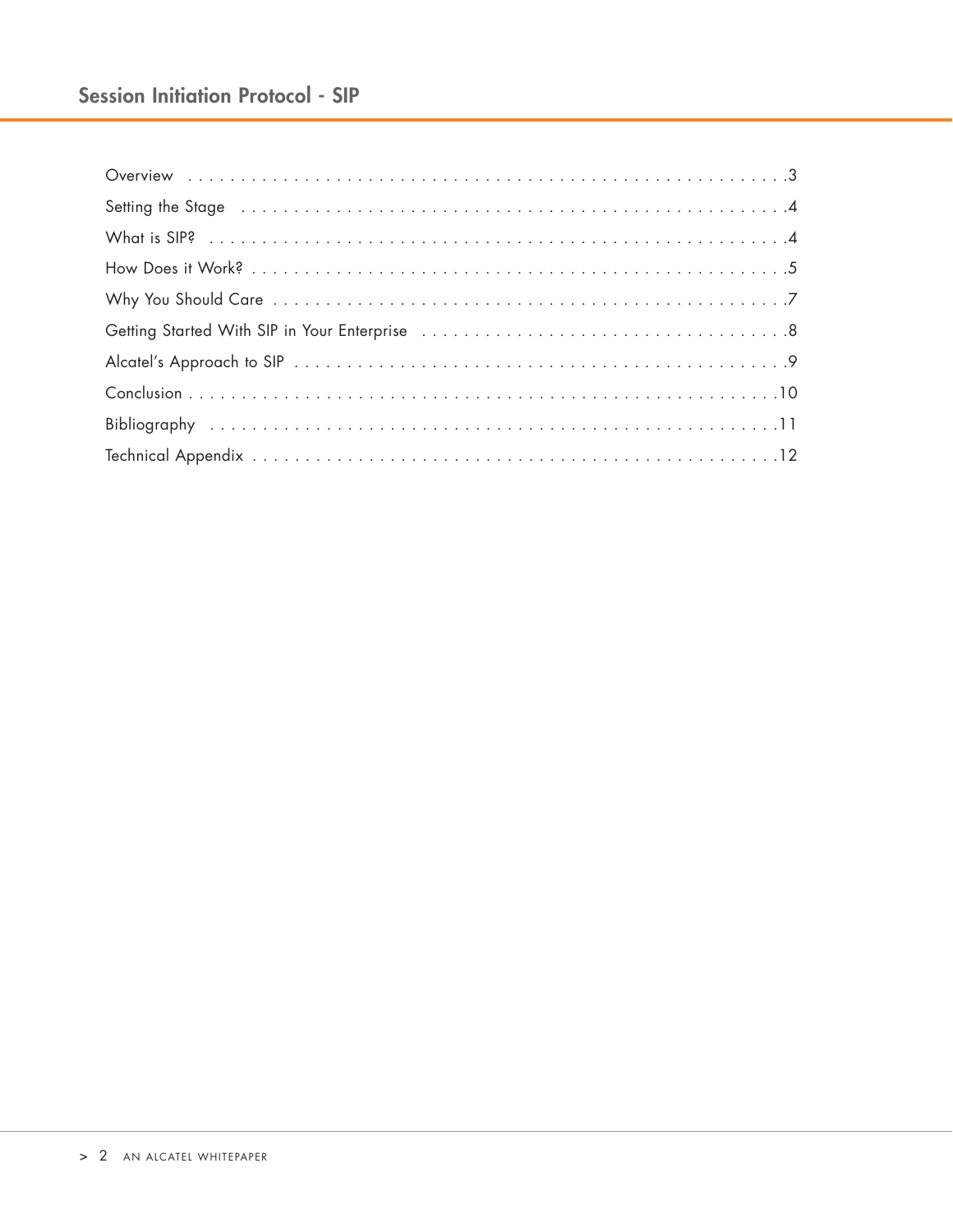# <span id="page-2-0"></span>**Overview**

Voice over IP (VoIP), IP, and IP Communications have been extensively written about since 1995. Vendors, customers, analysts, consultants, trade journals, and service providers have all argued the merits of placing and receiving telephone calls within corporate LANs, through corporate WANs, and into the Internet itself.

Early adopters, innovators, and data vendors touted lower costs and trotted out dozens of ROI models, while traditional telephony managers and manufacturers either created fear of VoIP or scrambled to hit the market with IP adaptations to their traditional PBX products.

Missing from the discussion was how IP Communications would benefit an enterprise more than just providing packet based dial tone and PBX features. This paper discusses the Session Initiation Protocol (SIP) and how it could take communications beyond network-level convergence to a new era of application-level convergence and interactive communications. SIP could do for interactive communications what H.323 did for VoIP and IP telephony.

H.323 was the key enabling technology behind VoIP and IP telephony, providing a way to put telephone calls over an IP-based infrastructure. Because H.323 did not provide a standard way of delivering all the features enterprises had grown to expect, vendors augmented the H.323 feature-set via proprietary extensions and H.323 has become little more than an underlying enabler.

SIP, because of its basis in web technologies, is positioned not to replace H.323 in this enabler role, but to enable the next revolution where communications services will be integrated seamlessly and intuitively into the daily work environment of the employee. The web services and web-based technologies available will determine whether SIP is successful, both from an ease of use and an ease of deployment perspective.

CTI applications of the past were mostly customer care applications largely because their complexity and the associated costs to customize and integrate required a strong ROI. With SIP, communication services are integrated into web applications and environments more simply and by a broader set of web developers who don't need to be CTI experts.

In this paper, practical business applications are blended with technical material to show how SIP might be used to help an organization compete in today's business or eBusiness climate. Lastly, this paper examines how Alcatel has approached SIP with its OmniPCX Enterprise IP Communications platform and how SIP figures prominently in Alcatel's vision of unified and interactive communications.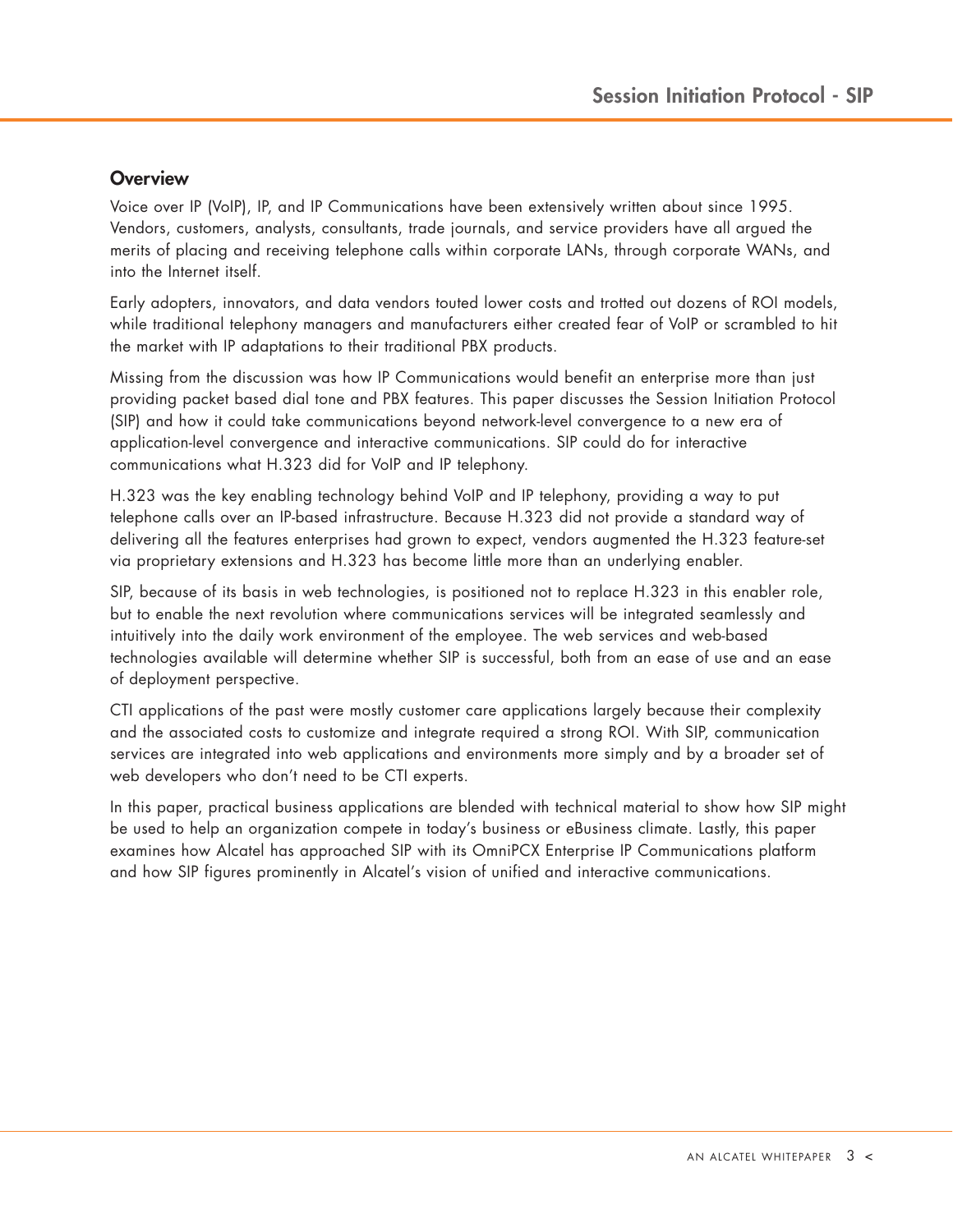# <span id="page-3-0"></span>**Setting the Stage**

People carry cell phones, palm or pocket PC devices, have at least two email addresses, several telephone numbers and lease IP addresses wherever they log in. Sitting in an airport lounge it is not unusual to see road warriors with laptops open, cell phones pressed to their ears, and palm devices on to check calendars or look up names. What if it was possible to combine these devices, or at least minimize the number needed? What would you use to communicate with and in what format?

# **What is SIP?**

According to Jean-Francois Rey, the next evolutionary step after VoIP, networks, and IP Telephony, "SIP will bring Internet telephony to users' desktops." SIP represents the capability to reach someone regardless of location or device. Just as email can find you once you are logged in, SIP can do the same. SIP signals multiple devices until it finds you, or respects the fact that you do not want to be found.

SIP is a signaling protocol. Its job is to broker communications between two devices, and once that communication is set up, SIP backs out. SIP has many of the characteristics of HTTP. It looks and acts like a URL. SIP addresses may look like an email address or even a telephone number. In fact, your email address is one way for SIP to find you. Some examples include:

#### **sip:john@alcatel.com**

#### **sip:+8185551234@gateway.com**

#### **tel:+8185551234**

SIP resides at the application layer of the network and establishes, modifies, and terminates multimedia sessions between intelligent devices. This is an important concept in the world of convergence. Data networks have traditionally been unintelligent, but with very smart endpoints and devices. Telephone networks are inherently very smart, but with unintelligent endpoints (telephones).

SIP extends the intelligence of a data network out to the end user at the edge, while allowing the lesser intelligent core to forward communications requests without much effort. This makes the data network run more efficiently and effectively by putting intelligence where it is needed most.

SIP also works between data and traditional telephony networks. It can broker a call between a manager's analog home phone and an employee's SIP enabled soft phone. If the employee is on a telephone call, it alerts the manager to another way of contacting the employee, such as sending an instant message using voice, perhaps via VxML, which is then converted to a simple text message and sent as an instant message to the employee's PC. All the manager has to remember is the employee's phone number.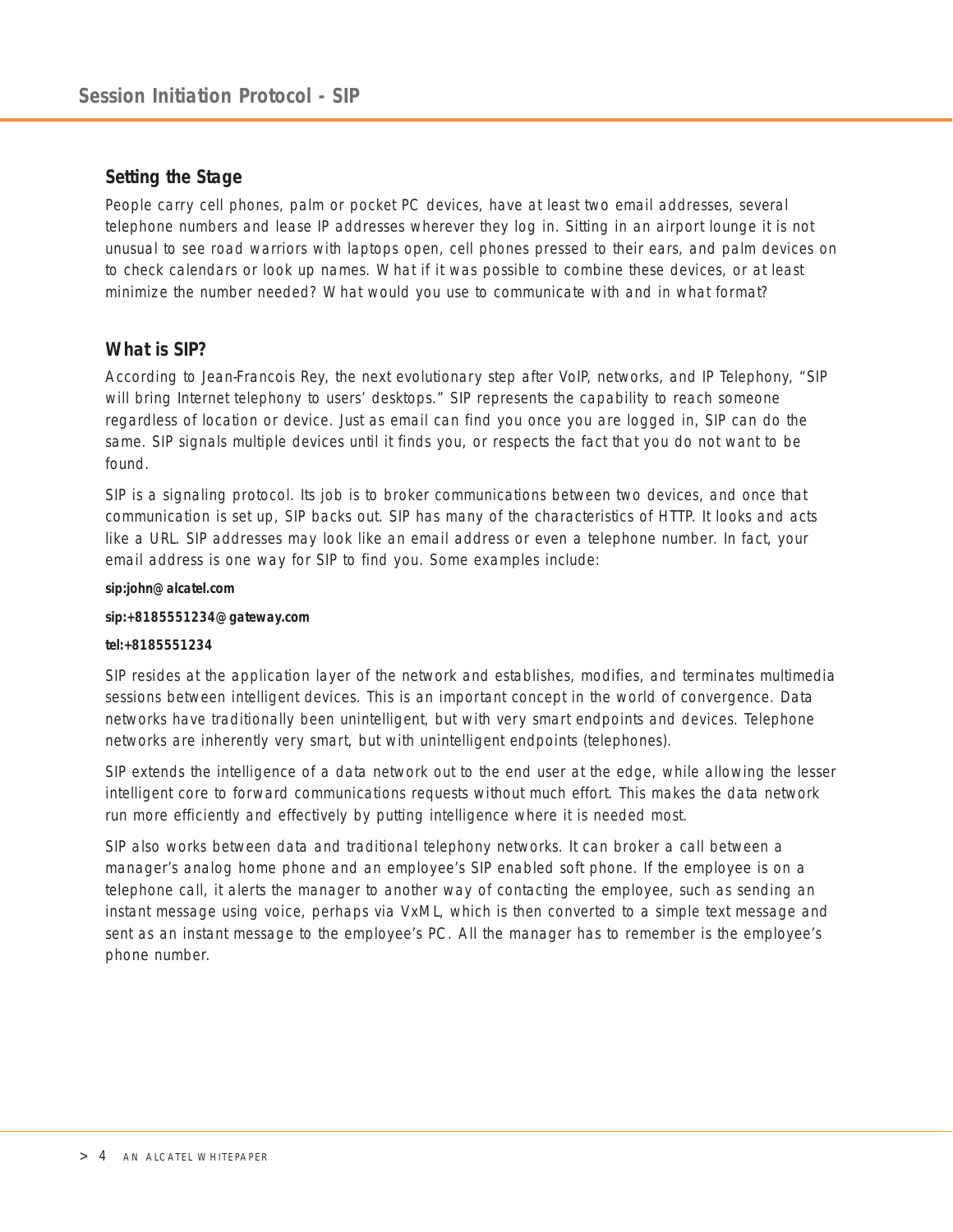<span id="page-4-0"></span>SIP uses straightforward messages to set up, modify and terminate calls:

**Invite** – just like it sounds

**Ack** – call acceptance

**Cancel** – terminate search

**Register** – location of user (very important to the concept of presence)

**Bye** – ends session

SIP also easily integrates with other protocols such as the Simple Mail Transport Protocol (SMTP) as well as working with Domain Name Servers (DNS) and the Lightweight Directory Access Protocol (LDAP). SIP can handle connectionless requests using the User Datagram Protocol (UDP), which is used for voice, or connection oriented requests using the Transmission Control Protocol (TCP), which would manage a chat session.

All these protocols form a communications fabric that makes it easier to locate someone, regardless of how they spell their name or what telephone number they are using. According to Frances Carincross, an industry visionary, the corporate communications network, along with the Internet, will be the "connective tissue" of an enterprise. This corporate connective tissue enables workers that are at home, in the office, or on the road to stay in touch with each other as well as customers and suppliers.

# **How Does it Work?**

SIP provides connectivity and access. It enables communications between two SIP devices on a peer-topeer basis, and acts as a client server by allowing SIP end users, called user agents (UA) to act as clients when initiating a request, or as servers when responding to a request. This could mean an attempt to call a SIP device results in a redirection to another device. The SIP infrastructure can have SIP servers to act as proxies, gateways, registrars and redirectors to bridge into multiple devices or other environments such as linking to the public switched telephone network (PSTN) or a corporate PBX.

On a peer-to-peer basis, SIP makes an invitation, which is either acknowledged or cancelled. Once the set up is complete, the Real Time Protocol (RTP) takes over to provide the actual communications. When the call is completed, the user hangs up and the SIP "Bye" message is sent out to end the session. A diagram of a simple SIP peer-to-peer call follows.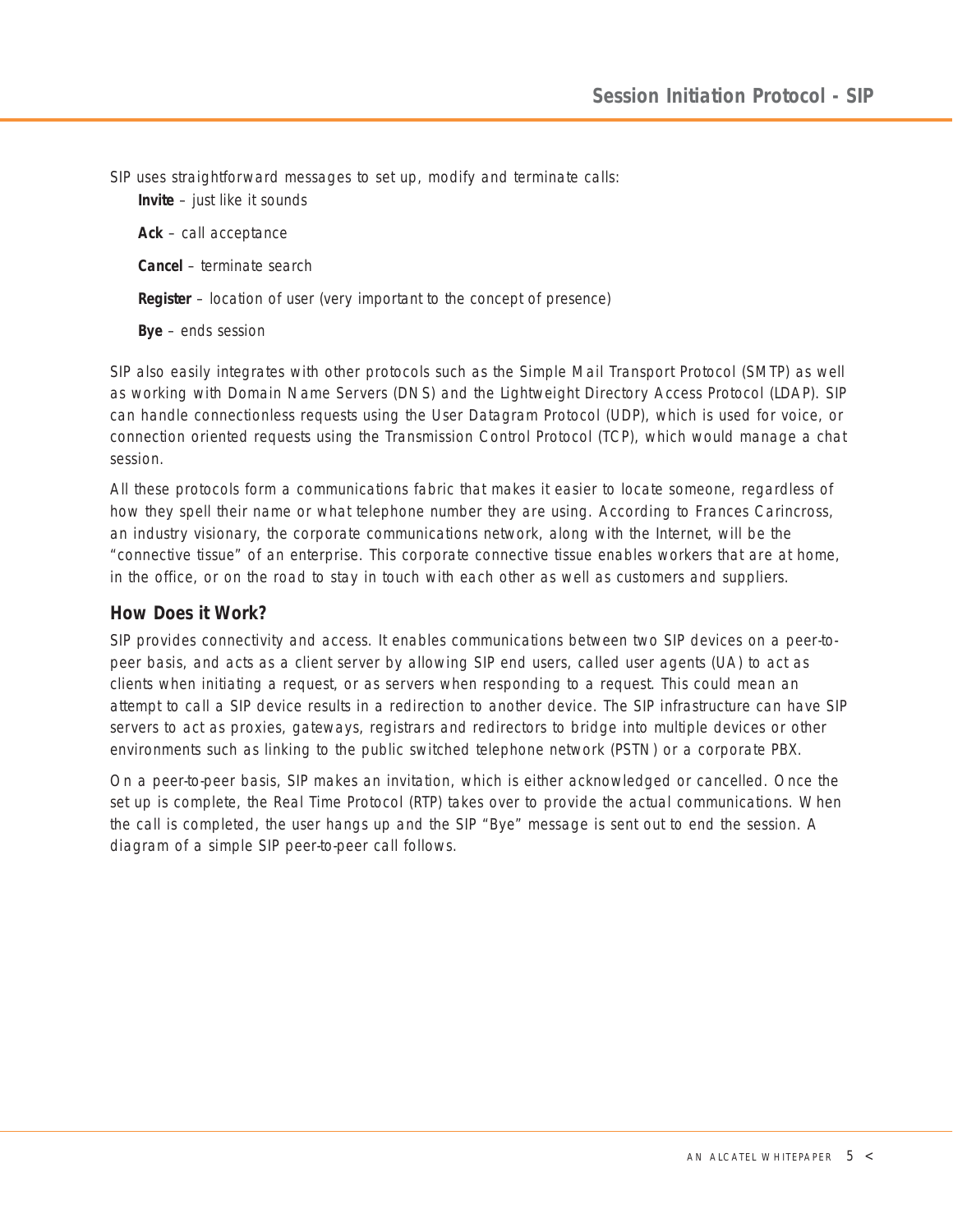

Calling into a non-SIP environment requires registering to be accessible on more than one device, or for changed locations. In this case, a SIP proxy server provides services such as redirecting a call to where you have moved, launching parallel requests (forking) to more than one device or connecting into a non-SIP device such as an analog or digital PBX telephone (SIP gateway).

SIP proxy servers also track users by dynamically updating changes and noting when the user is on line. This is the concept of "presence" and it enables a user to be found regardless of physical location.

The primary function of SIP is to set up a connection. How communications take place depends on the device being used, the user's status, and location in the network (presence) and the preferences listed when the user registered. For example, the manager might be on a conference call at his/her desk. If the second line rings and the manager puts the conference call on hold to speak with a client, the other participants have to tolerate music on hold until the conference operator can mute the manager's port.

Instead of disrupting a conference call the manger's profile would state that if a call comes in from this particular client, identified by using caller ID, the caller has the option of engaging the manager in a chat session. An instant message on the manager's PC screen might appear saying a client is trying to reach the manager (an "invite") and he/she could accept (an ACK). The client could receive a message that says the manager is available to chat and see on his/her PC that a chat session has been set up. All of this depends on the manager's network, devices, and desktop capabilities.

"There is already rapid growth in the number of novel and useful functions in new SIP-based systems," said Jay Batson, founder and Chairman of Pingtel Corp., a pioneer and leader in SIP phones and technology. "Emerging SIP products are highly flexible and customizable, and are also rigorously tested for multi-vendor interoperability. This combination enables customers to find and deploy products that enhance their businesses much more simply and easily than with traditional voice systems."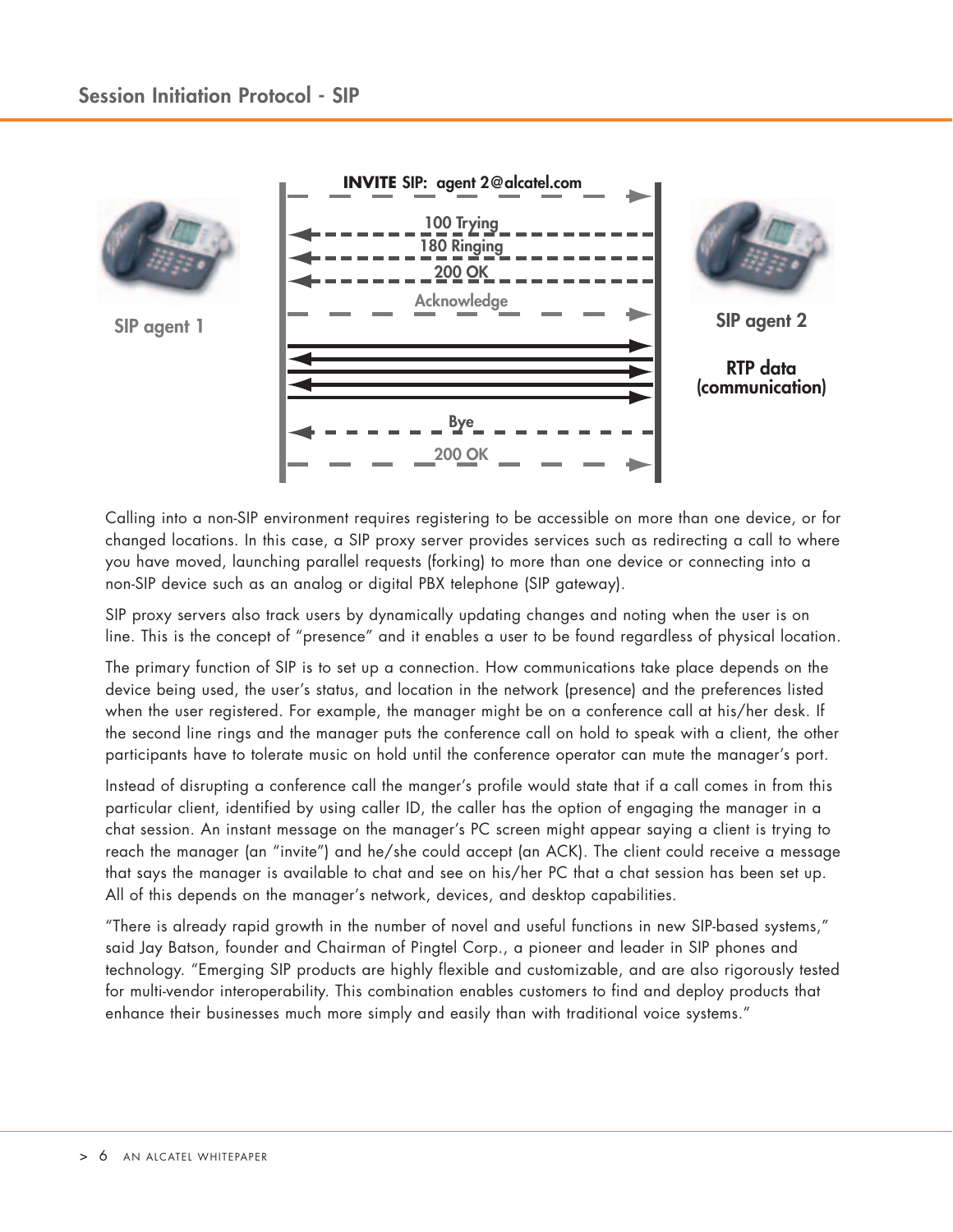<span id="page-6-0"></span>SIP is an evolving standard that is slowly gaining in acceptance and use in the telecommunications industry. The number of popular PBX features it supports is also growing. The cost of SIP phones, although currently higher than digital or IP phones, will decrease as demand increases and soft phones offer more cost-effective ways to realize the benefits of SIP in locations where their use is practical (e.g., call centers). Only recently have SIP telephones begun to reach price points similar to today's digital PBX phones.

Security, as with any IP-based device or service, is an issue, although there are security measures that can be taken such as embedding a firewall and NAT within the SIP proxy (Windows XP does this) or using stand-alone gateways.

Telecommunications service providers must still address the issue of mapping PSTN numbers and SIP addresses. Recently, the Department of Commerce said it would support the electronic numbering system, known as ENUM to allow consumers to specify a single identification system for their telephone numbers, e-mail, fax numbers, cell phone numbers and instant messaging addresses. The ENUM standard, known as E.164.arpa translates telephone numbers to Internet addresses and vice versa.

Enhanced 911 services are also a challenge with not just SIP, but all IP telephony devices due to the inherent mobility of IP. Since these devices essentially float in the network, ensuring E911 location information becomes a challenge. Within the SIP community several proposals have been offered ranging from installing GPS chip sets in the devices to having users simply log on to specify their location. Because a growing number of states require location information for E911 calls, this issue calls for some type of standardization across the SIP product line.

# **Why You Should Care**

As workers become more mobile and IP Telephony, wireless LANs and WANs become reliable and stable, SIP offers the possibility of true enterprise roaming, access to multiple directories, find me or hide me services, choice of media, language and device, and the list goes on. As the communications fabric of an enterprise grows more reliable and flexible, workers will find themselves working more from home and on the road. Today's enterprise has an increasingly global element of employees, suppliers, and customers. The world is both the storefront and the workplace.

Service providers are also working to deliver SIP services, further extending the richness and reach of an enterprise. In their book Blown to Bits, How the New Economics of Information Transforms Strategy, Philip Evans and Thomas Wurster talk about the competitive power of information and how the explosion of connectivity and the dissemination of standards will help extend headquarters capabilities to every corner of the enterprise.

This connectivity revolution will mean that corporations can be more loosely structured, reduce costs by accessing workers knowledge where they live, creating a more dynamic collaboration environment for product development, shortening time to market, delivering timely innovations and serving customers in the ways they wish to be served, all through the enterprise's communications fabric. SIP provides a first step toward making this a reality, using the existing IP infrastructure and blending with the current telephony infrastructure. However, people still need to receive and work with voice mail and email. The basics don't go away, there are just more choices of how to gain access to these important capabilities.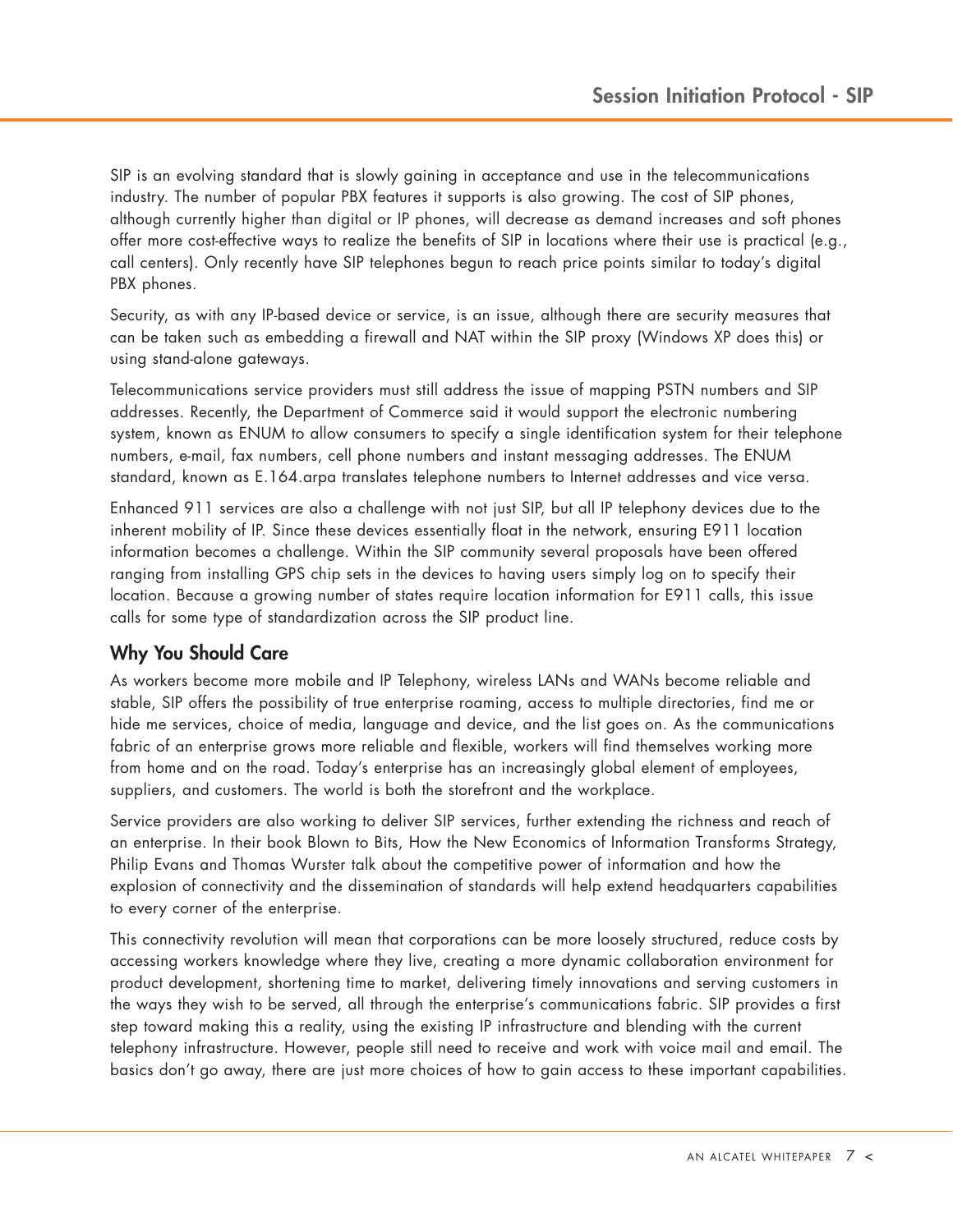# <span id="page-7-0"></span>**Getting Started With SIP in Your Enterprise**

The PBX is the core communications device providing mission critical voice services to an enterprise network and early applications of SIP will be used mostly for the flexibility it provides in the delivery of voice services to remote and mobile users, or for serving small locations or new facilities. In a paper written for the SIP Forum, Davis Sennreich, Pete Davis and Peter Blatherwick explain how the traditional PBX needs to integrate into the existing data network infrastructure to communicate with SIP devices. The challenge is how to make the migration from this traditional world into the richer converged world of IP Communications.

Most IT managers faced with traditional PBX platforms typically do not install IP-PBX products except in green field implementations. Traditional PBX platforms can be upgraded by adding gateways permitting communications with the data infrastructure to support IP phones. This is a first step.

The next step is to verify if the PBX can provide some type of SIP proxy or gateway services since SIP users will want to communicate with non-SIP or IP devices and make use of the company's circuit switched communications facilities for making and receiving calls. SIP devices use URLs not telephone numbers and these must be converted back and forth as SIP devices communicate with non-SIP devices. For the PBX administrator, it will be important to be able to assign extension numbers to SIP devices and "see" them as part of the PBX platform.

Another important consideration is how to serve small branch locations. While SIP IP phones could be installed and linked to the local data switch/router back to the HQ PBX, local dial tone will often be required along with fail over capabilities. Local PSTN gateways and a branch's ability to survive a WAN link failure and isolation from the HQ PBX is critical.

Not all PBX vendors support SIP and for some, it is only with the vendor's proprietary devices. Another question is will the PBX support SIP soft phones, such as the one embedded in Windows XP?

Understanding the capabilities and capacities of the enterprise network is critical. Although this paper does not address LAN and WAN issues, it should be noted that the corporate data fabric must be completely evaluated as to its ability to manage real time voice services. Issues such as resiliency, reliability, QOS, bandwidth management and security must each be reviewed with an eye on latency, jitter, and availability.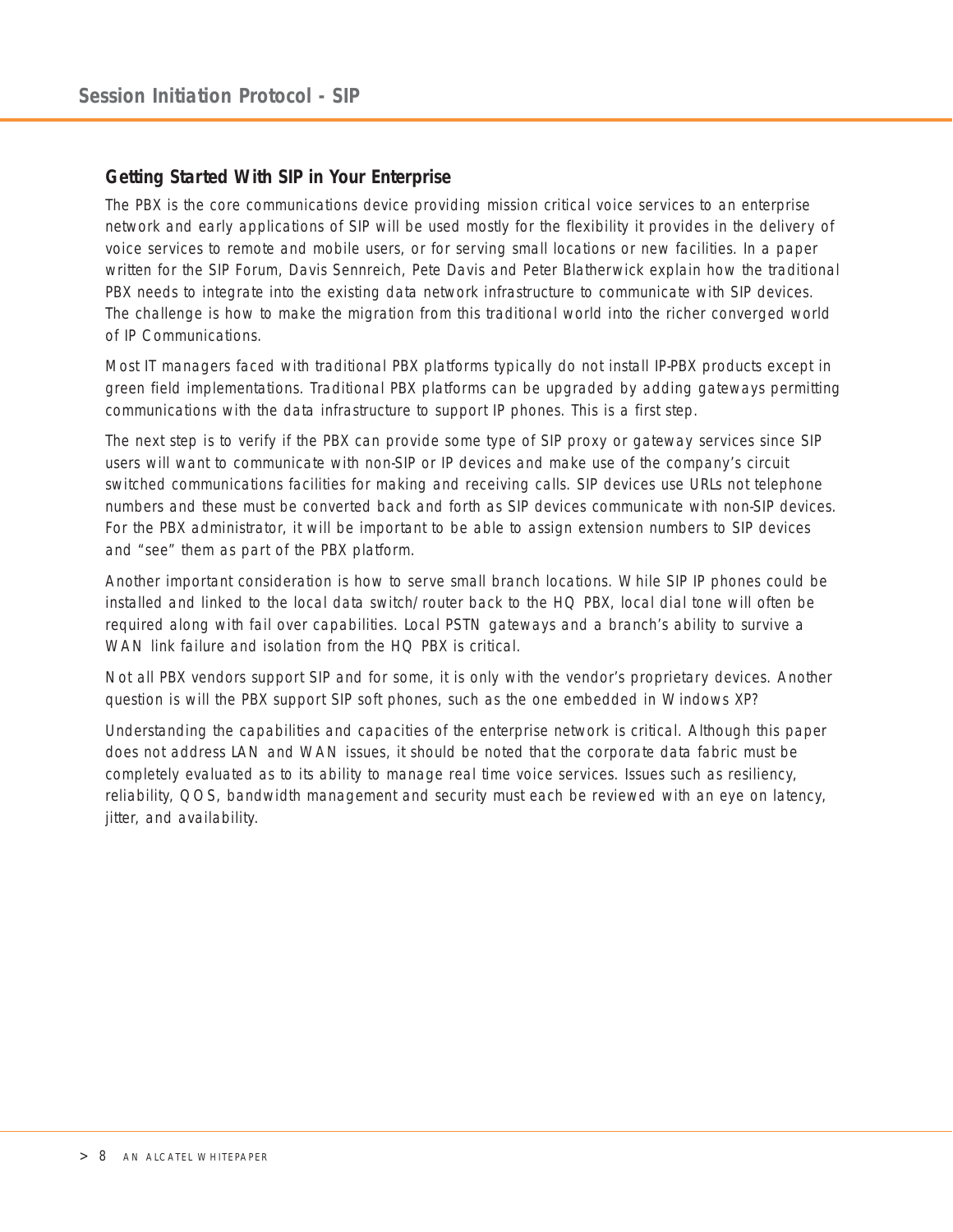# <span id="page-8-0"></span>**Alcatel's Approach to SIP**

The Alcatel OmniPCX Enterprise IP Communications platform was designed to integrate easily into the data infrastructure. The Linux based communication server has an integrated SIP proxy and gateway such that SIP devices can be assigned a directory number and become part of the enterprise dial plan. SIP users can be placed in the OmniPCX directory. Since the OmniPCX Enterprise has LDAP directory capabilities, SIP users also become part of the larger corporate directory infrastructure and can be dialed by name, a unique capability of the OmniPCX Enterprise. These same SIP users can be "seen" as extensions within the OmniPCX and be assigned a class of service, linked to call accounting and tied into voice mail. Non-SIP extensions can be routed to SIP devices, including client, gateway, and proxy, using automatic route selection (ARS). Alcatel supports third party SIP devices through the OmniPCX Enterprise's gateway and proxy servers.

The OmniPCX Enterprise SIP gateway provides connections to analog, digital and IP telephones as well as PSTN access. If the SIP devices support features such as caller or called party ID, hold, transfer, forwarding, etc., the gateway ensures these are supported on the OmniPCX Enterprise as well. Again, SIP supports an evolving set of PBX features. The gateway can provide a message waiting indication to the SIP device when voice mail has been delivered.

The OmniPCX Enterprise SIP proxy server provides dynamic location and routing for SIP communications. The proxy implements parallel forking to enable a user to be called simultaneously on several SIP devices. The OmniPCX SIP registrar dynamically updates the location database, when it receives notification that users are online. Because the proxy server "speaks" with the enterprise's Domain Name Server (DNS), it handles connections to other SIP proxies in the same or different domain. This builds the "connective tissue" of an enterprise communications infrastructure. The SIP proxy also handles TCP and UDP network transport.



SIP is also a signaling component in Alcatel's e-Communications Center environment, which combines unified messaging, personal information management, personal routing management and Web-enabled soft phone capabilities. SIP and RTP ensure the signaling connection from the OmniPCX Enterprise to the Media Server, which drives the SIP user agent and VxML functions.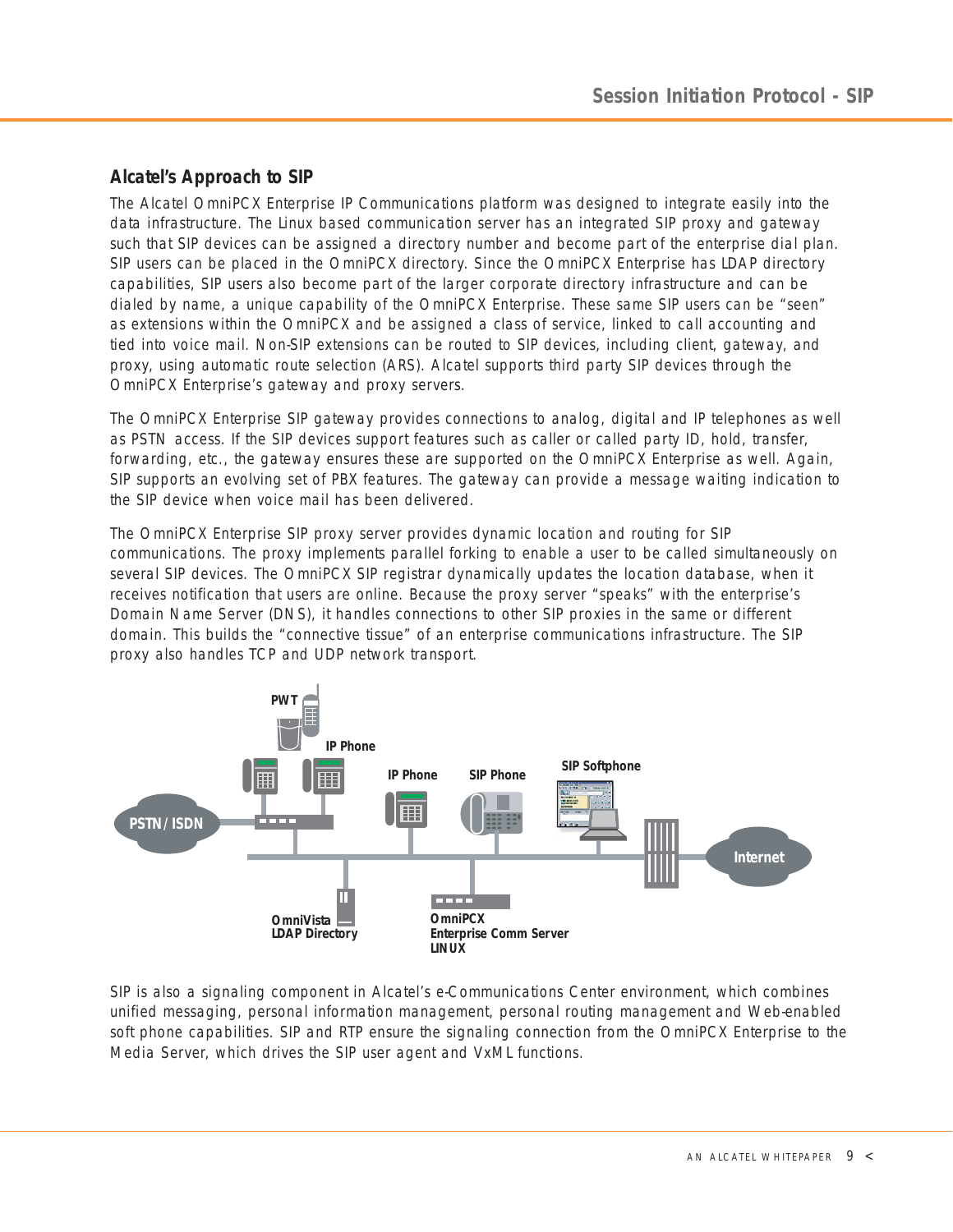# <span id="page-9-0"></span>**Conclusion**

Today, according to Reye and Thyrland, equipment vendors, service providers, and application developers are all investing in SIP technology as it has become the standard for real-time converged communications in the IP world, as well as for presence and instant messaging.

The richness of connectivity and access promised by IP Communications is seeing its first demonstration in the use of SIP. Today's businesses are faced with the challenges of both a downturn in the economy and preparing for the recovery. This means having the flexibility to reach workers where they live, having flexible and virtual teams on the fly, keeping customers in touch and knowledgeable, and moving corporate knowledge and innovation around the enterprise as business needs change.

Vinton Cerf (Denning, 1999) said it well in a speech he gave in 1997

*"What we're trying to do is take the canvases on which we've been painting telephony applications and services for 125 years, and canvases on which we've been painting Internet technology, products and services for maybe 10 years and tear those two canvases apart. Then we want to reweave them together into one common canvas on which we'll now paint products and services that could not have been built except for the commingling of the two."*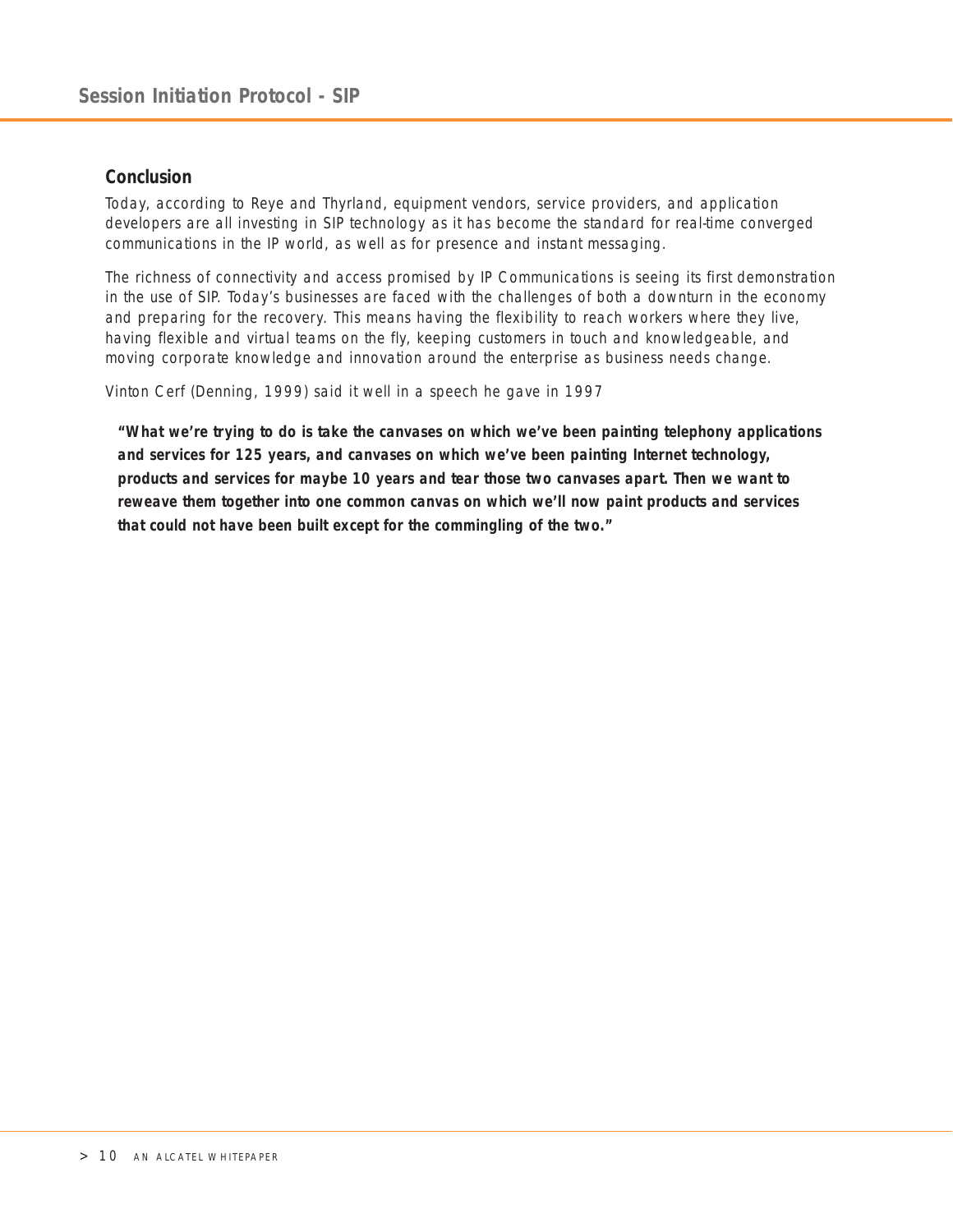# <span id="page-10-0"></span>**Bibliography**

Caircross, Frances. *The Death of Distance – How the Communications Revolution Is Changing Our Lives.* Boston: Harvard Business School Press,2001.

Denning, Pete. *Talking Back to the Machine – Computers and Human Aspiration*. New York. Copernicus, Springer-Verlag, 1999.

Evans, Philip and Wurster, Thomas. *Blown to Bits – How the New Economics of Information Transforms Strategy.* Boston: Harvard Business School Press, 2000.

Rey, Jean-Francois and Tyrland, Claude. *SIP Technology in the Enterprise.* Alcatel Telecommunications Review, 4th Quarter 2002.

Sinnreich, Henry, Davis, Pete and Blatherwick, Peter. *Enterprise IP Communications, A SIP Perspective on the New Converged World.* SIP Forum,<http://www.sipforum.org>

*The SIP Center - a portal for the commercial development of the Session Initiation Protocol*. <http://www.sipcenter.com>

# **Acknowledgements**

This document was produced by Alcatel Internetworking, Inc. Authored and researched by Rudy Mazza, edited by Vicki Vaughn, outlined, reviewed, and approved by Alan Amrod, with significant contributions by Jeanne Bayerl, Marc Dayton, Erin Cavanaugh, and Ed Youngblood.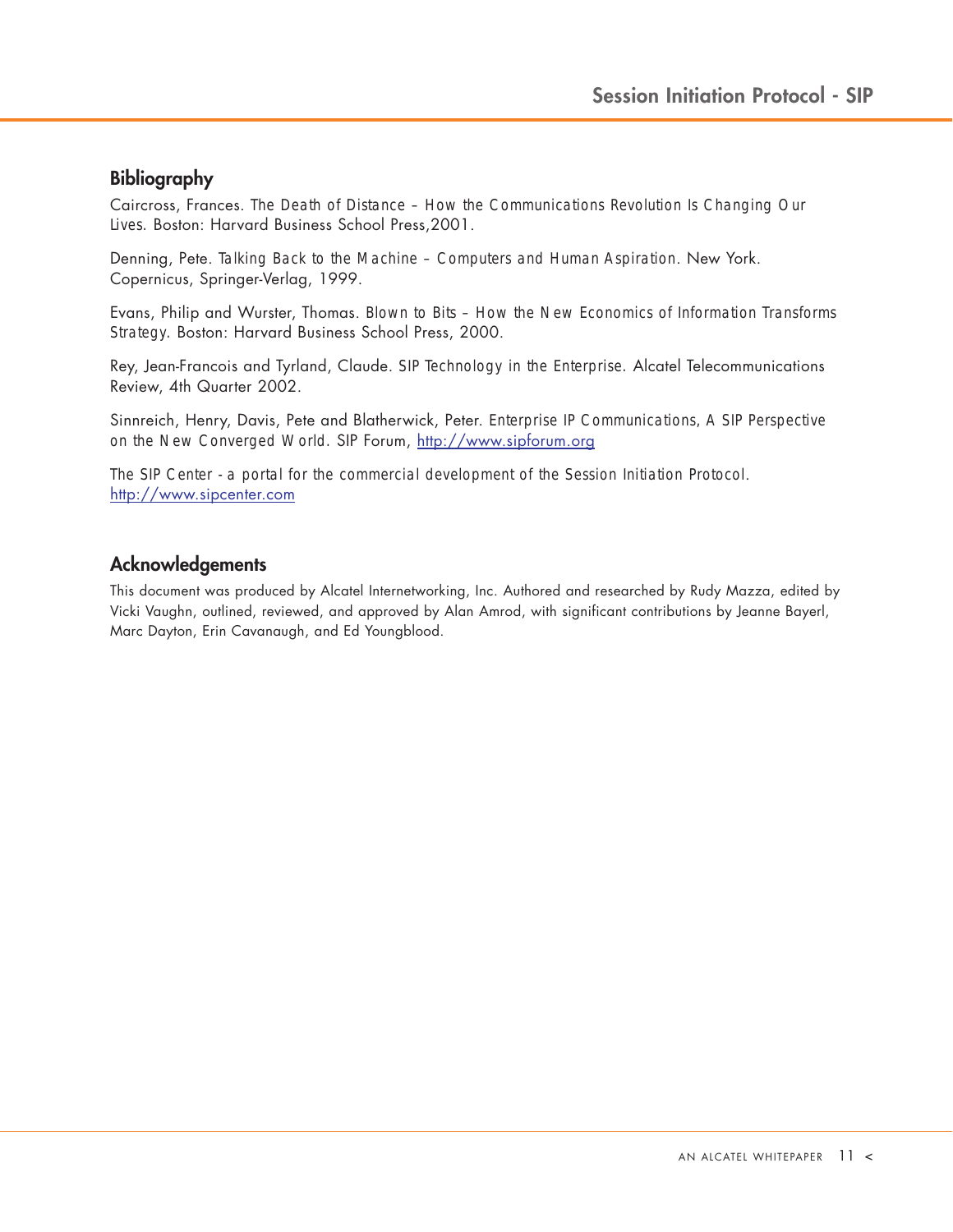# <span id="page-11-0"></span>**Technical Appendix: Session Initiation Protocol**

# **What is SIP?**

SIP (Session Initiation Protocol) is a signaling protocol used to establish the IP addresses and port numbers that end systems use to send and receive data. SIP is not a transport protocol (it doesn't transport data) – and the actual data packets do not follow the same path as the SIP packets. However, a mechanism does exist that allows a photo, business card info, or a Web page to be transported with the signaling packets.

The SIP function involves signaling only, not the actual data being communicated. The philosophy behind SIP is to keep the communications needed to provide interoperability between Internet entities separate and simple, building additional services on top of it.

SIP is an end-to-end, client-server session signaling protocol that allows two or more Internet entities to find one another. It creates the signaling to establish paths and then tears them down when the session is over. Since SIP is not a transport protocol, RTP (Real time Transport Protocol) is needed.

SIP does not play any part in ensuring the required QoS (quality of service) is available for the actual data transfer that follows as there is no way to synchronize SIP signaling with QoS requirements.

SIP depends on the Session Description Protocol (SDP) to carry out negotiation and identification. SIP supports session descriptions that allow participants to agree on a set of compatible media types. It also supports user mobility by proxy and redirecting requests to the user's current location.

The services that SIP provides include:

- **User location:** determination of the end system to be used for communications.
- **Call set-up:** ringing and establishing call parameters for both called and calling parties.
- **User availability:** determination of the willingness / availability of the called party to engage in communications.
- **User capabilities:** determination of the media and media parameters to be used.

Features of SIP include the following capabilities:

• **User mobility** (the use of the URL Internet address format) – sip:john.smith@alcatel.com

SIP allows a session to be established without knowledge of an absolute IP or MAC address. This provides user mobility through the user himself declaring (programming) where he is physically located at one time, e.g., one day located at a phone in New York, the next at a phone in Boston.

- **Manual / automatic call control on top of the protocol.** With simple, dynamic programming SIP users can:
	- Redirect calls from unknown callers to an assistant
	- Reply with a Web page
	- Send a JPEG image with the session invitation to allow the called party to see who is calling

SIP is Internet telephony, not VoIP.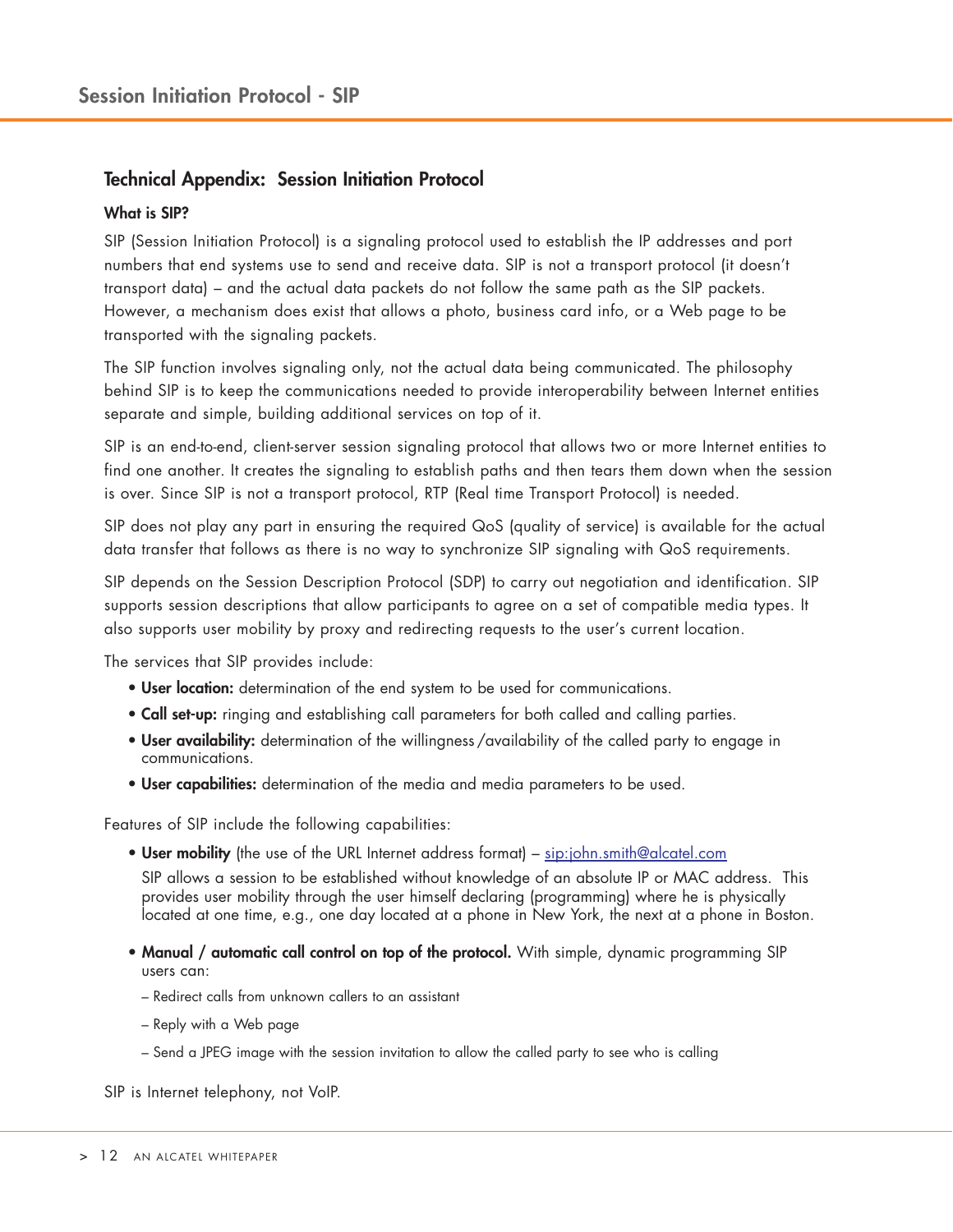#### **SIP Services**

SIP allows tailoring applications to the needs of individual users. Some of the basic services that SIP can provide are detailed below.

Presence services are a new form of communication. Presence is possible due to the datagram nature of the Internet. Presence can provide information about:

- Presence on the Internet (which parties are available)
- Location: office, home, traveling
- Call state: ready, on another call, etc.
- Willingness: available, in meeting, etc.
- Preferred medium: text, voice, video, email
- Instant messaging (text chat and voice chat)

SIP allows additional features to be used, for example, sending a JPEG image and / or business card with the signaling – so that a called party can see who is calling. Two major features that differentiate SIP are:

#### **Splitting / forking a call**

SIP provides the ability to split an incoming call so that several extensions ring at the same time from the same single originating call. The first extension to answer gets the call. This feature is useful if the called party is identified as being in one of several locations, each with a separate phone number, e.g., at the main office, branch office, factory, or at home. This feature can also be used to call one number and ring both a manager and his or her assistant.

#### **Replying with alternative media**

When a SIP server receives a connection request, it can return a Web page to the calling SIP client. The page can be used to supply alternative numbers to call in the case of vacation time or absence due to illness, for example. The caller only has to click on the supplied Web icon to call the alternative number or party.

End users and / or third parties may program SIP. This adds tremendous flexibility in personalizing SIP communication services, allowing the user to dynamically change the response to calls. Examples include:

- Distinctive ringing: ring selected based on who is calling
- Discard all calls from a particular person / number outside business hours
- Redirect authenticated friends to my cell phone, everyone else to my assistant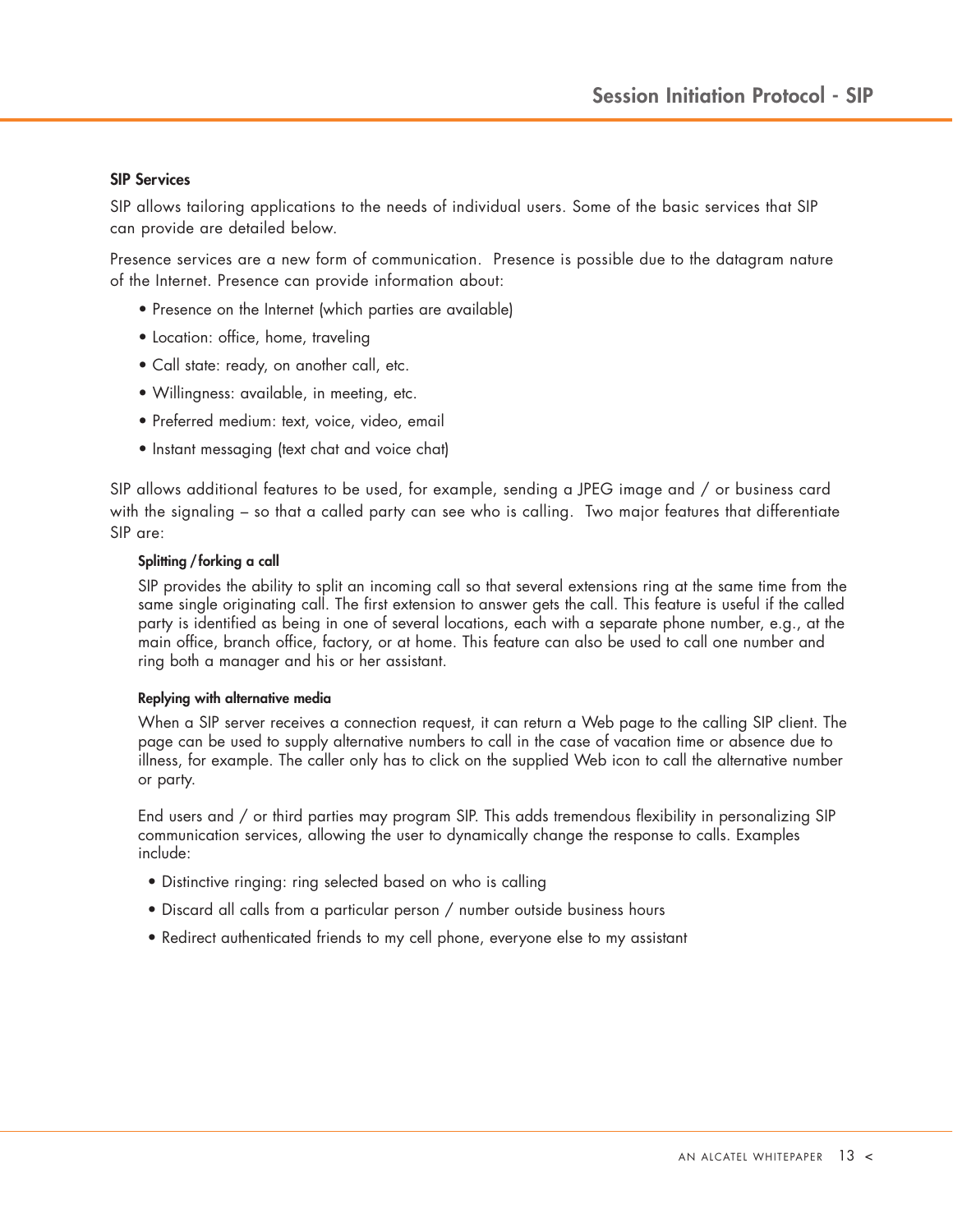#### **SIP Issues**

SIP packets use textual encoding, which may be considered inefficient, but it does allow much simpler debugging, and no special monitors are necessary to examine the SIP signaling packets.

Billing and accounting features are not yet defined since the current trend is to charge a flat rate for the SIP service, as with email. Issues about how to bill for calls that originate or end in a legacy telephony environment such as PSTN remain unresolved.

Emergency services (911 calls) are not included and are still under discussion.

Currently under consideration is for the transport of DTMF (dual tone multi frequency) to be in RTP and not SIP. This is because IVR (interactive voice response) is too difficult for SIP to handle, as would be the case, for example, in a flight reservation request over the phone: "Press 1 for…, press 2 for…, etc."

The supporters of SIP are playing this issue down by declaring that in the near future, this operation will be performed using a browser or softphone to access a Web site. However, IVR response using a normal telephone handset is not likely to disappear in the one to five year timeframe.

Since SIP is simple and effective, it will play a role in the near future for Internet communications.

#### **SIP and QoS**

SIP does not provide any form of QoS. In a practical sense RSVP could be used to provide the resources necessary for real-time media transfer; however, RSVP is not being deployed everywhere. A more realistic approach is to over-provision bandwidth or provision MPLS tunneling.

## **SIP and H.323**

H.323 was originally designed for video conferencing and LAN telephony, whereas SIP is designed for multimedia Internet communication. Both SIP and H.323 define mechanisms for call routing, call signaling, capabilities exchange, media control, and supplementary services.

The advantage of SIP is that it is backed by IETF, one of the most important standards bodies, while the advantage of H.323 is that it has a much larger piece of the current market.

The following is a comparison of the two protocols:

- H.323 defines hundreds of elements, while SIP has only 37 headers, each with a small number of values and parameters.
- H.323 uses a binary representation for its messages, which is based on ASN.1, while SIP encodes its messages as text, similar to HTTP.
- H.323 is not very scalable as it was designed for use on a single LAN and has some problems in scaling. Newer versions have suggested techniques to get around this problem.
- H.323 is limited when performing loop detection in complex multi-domain searches. It can be done statefully by storing messages, but this technique is not very scalable. On the other hand, SIP uses a loop detection method by checking the history of the message in the header fields, which can be done in a stateless manner.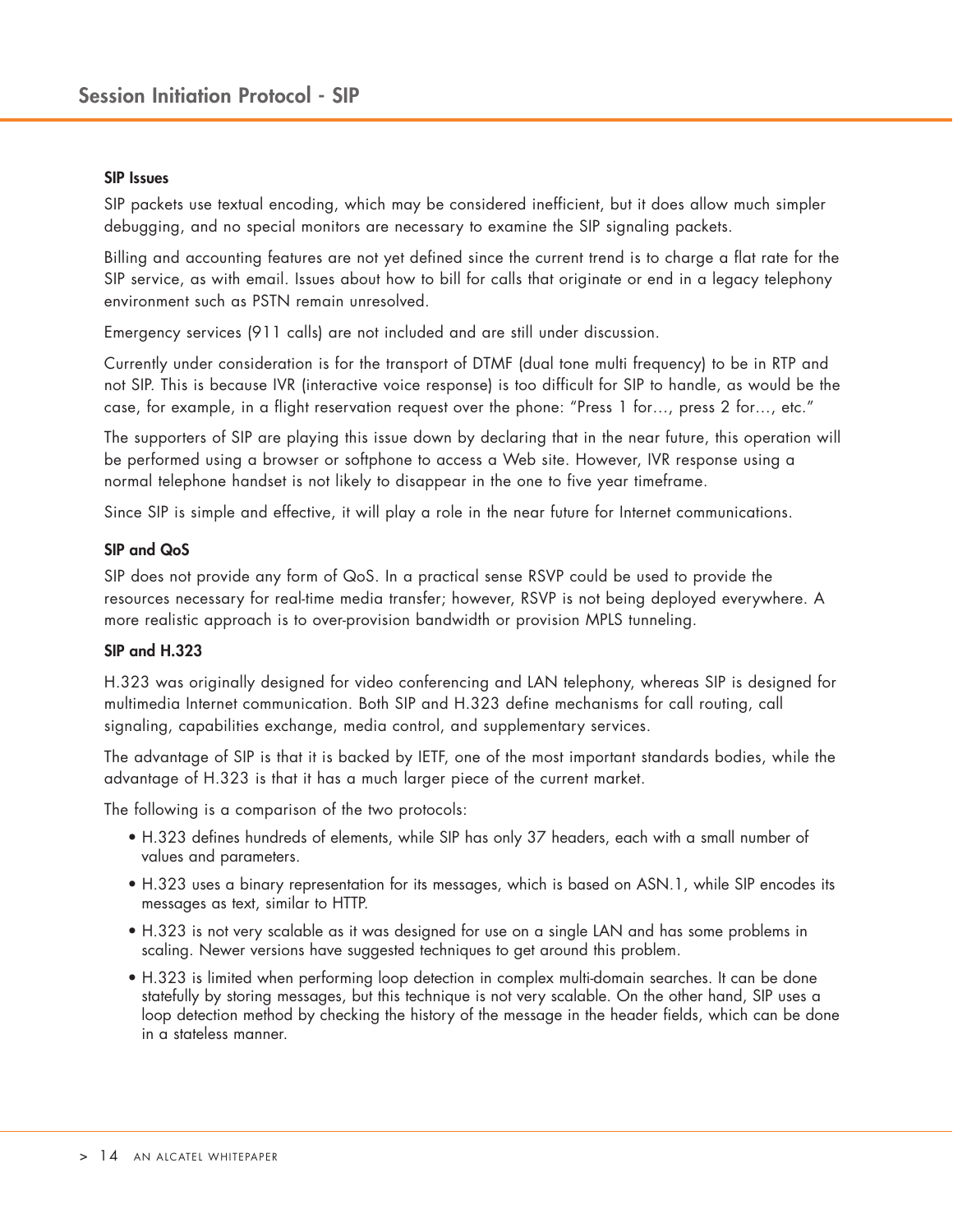### **SIP Conclusion**

SIP is promising because it is a simple, open protocol that can be deployed in carrier and enterprise networks and because it enables new multimedia applications in voice, data, and video. For service providers, H.323 is a legacy technology that will eventually give way to SIP because of the inherent simplicity of SIP and potential for new media-blending services (Internet telephony).

However, in the enterprise market, H.323 has gained significant support because of its manageability, reliability, and interoperability with the PSTN and will continue to do so for some time. Most serious implementers of SIP are considering a SIP-to-H.323 inter-working function / gateway as an essential element of any network.

There is a general consensus among standards organizations, companies, and technology experts that standardized procedures need to be specified to allow seamless inter-working between the two protocols. Bodies such as TIPHON (ETSI), IMTC, and IETF are working to address this topic.